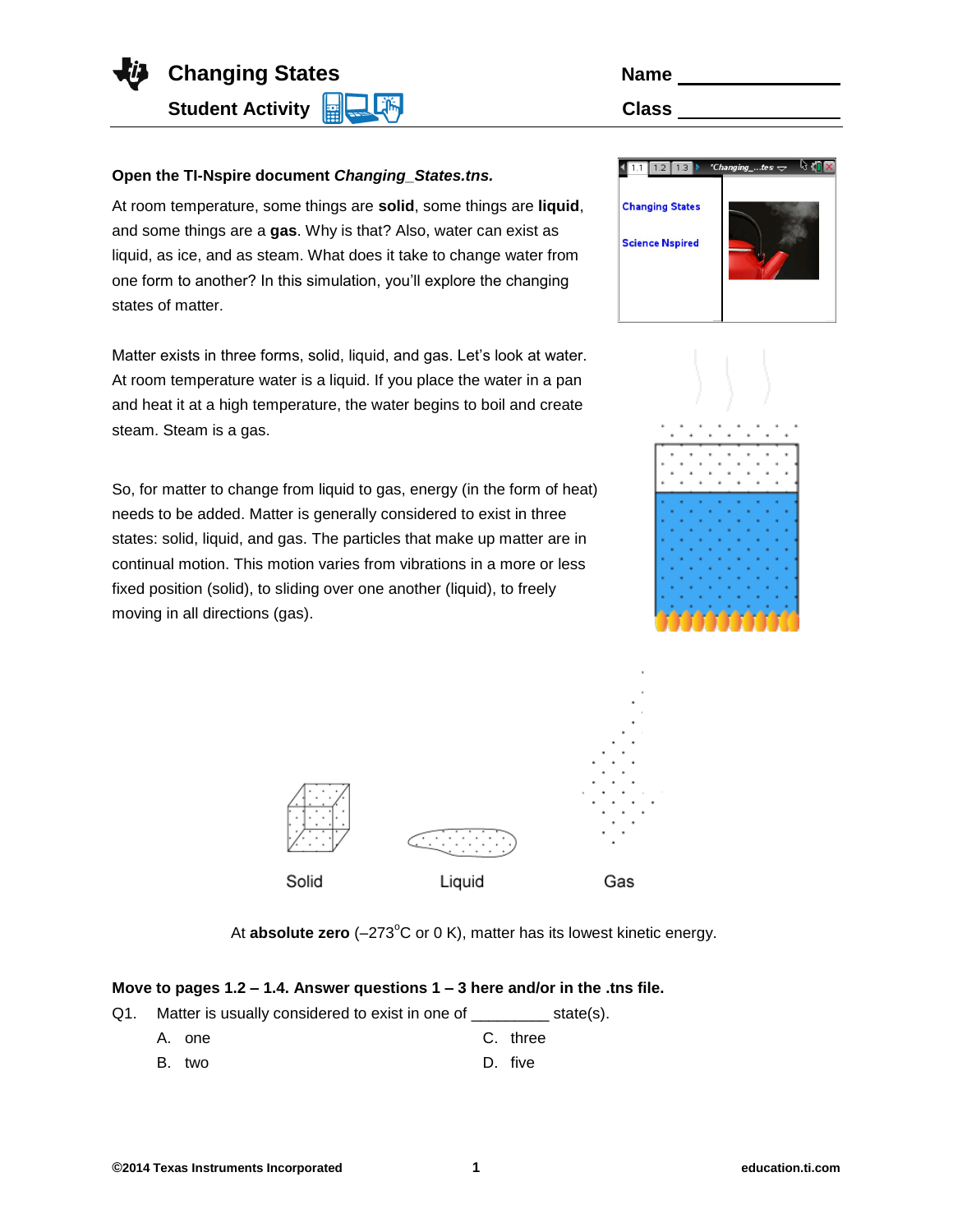| Changing States                  | <b>Name</b>  |
|----------------------------------|--------------|
| Student Activity <b>For Life</b> | <b>Class</b> |
|                                  |              |

- Q2. All molecular motion is believed to stop at
	- A. 0°C
	- B. 0°F

C. 0 K

- Q3. The atoms of which state of matter rest in relatively fixed positions?
	- A. plasma C. liquid
	- B. gas D. solid

So, a transfer of heat changes water to steam. In the simulation you will see the amount of energy needed to change the state of three different substances from solid to liquid to gas.



## **Move to pages 2.1 and 2.2.**

Each of the three experiments in this simulation has a different temperature scale. The model shows the general way in which the state of most substances changes with temperature. However, not all substances change from solid to liquid to gas. Some (for example, moth balls) change directly from a solid to a gas, which is called *sublimation*.

- 1. Choose Experiment 1 by using the lower up/down arrows until experiment 1 appears (if it is not already chosen).
- 2. Then, use the upper arrow on the time slider to add heat to the sample. Increasing the time increases the energy added to the substance and shows the related behavior of the particles.

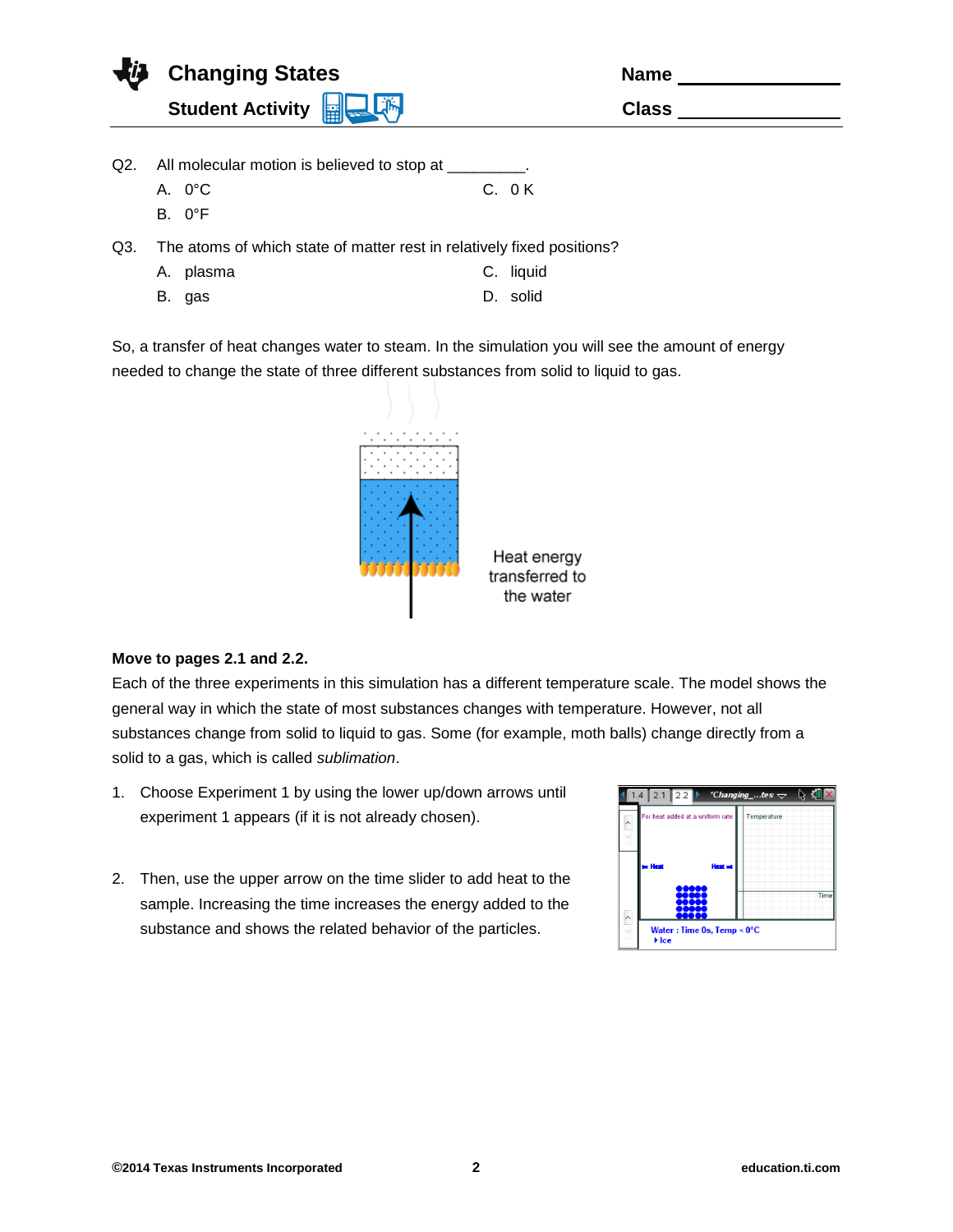

Answer questions 4 – 6 on your activity sheet only.

- Q4. What happens to the particles as more energy is added?
- Q5. What happens to the temperature of the substance as more heat is added?
- Q6. Look at the portions of the graph where the temperature remains constant (where the line is flat), even though heat is still being added. Describe what is happening here.



- 3. Find the **melting point** (when the matter changes from solid to liquid) and record it in the Data Table below.
- 4. Find and record the **boiling point** (when the matter changes from liquid to a gas) and record it in the Data Table below.
- 5. Complete the table below for Experiment 2 and Experiment 3 following the same steps.

| Data          | <b>Experiment 1</b><br>(HOH) | <b>Experiment 2</b><br>(C <sub>2</sub> H <sub>5</sub> OH) | <b>Experiment 3</b><br>(Fe) |
|---------------|------------------------------|-----------------------------------------------------------|-----------------------------|
| Melting point |                              |                                                           |                             |
| Boiling point |                              |                                                           |                             |

## **Data Table**